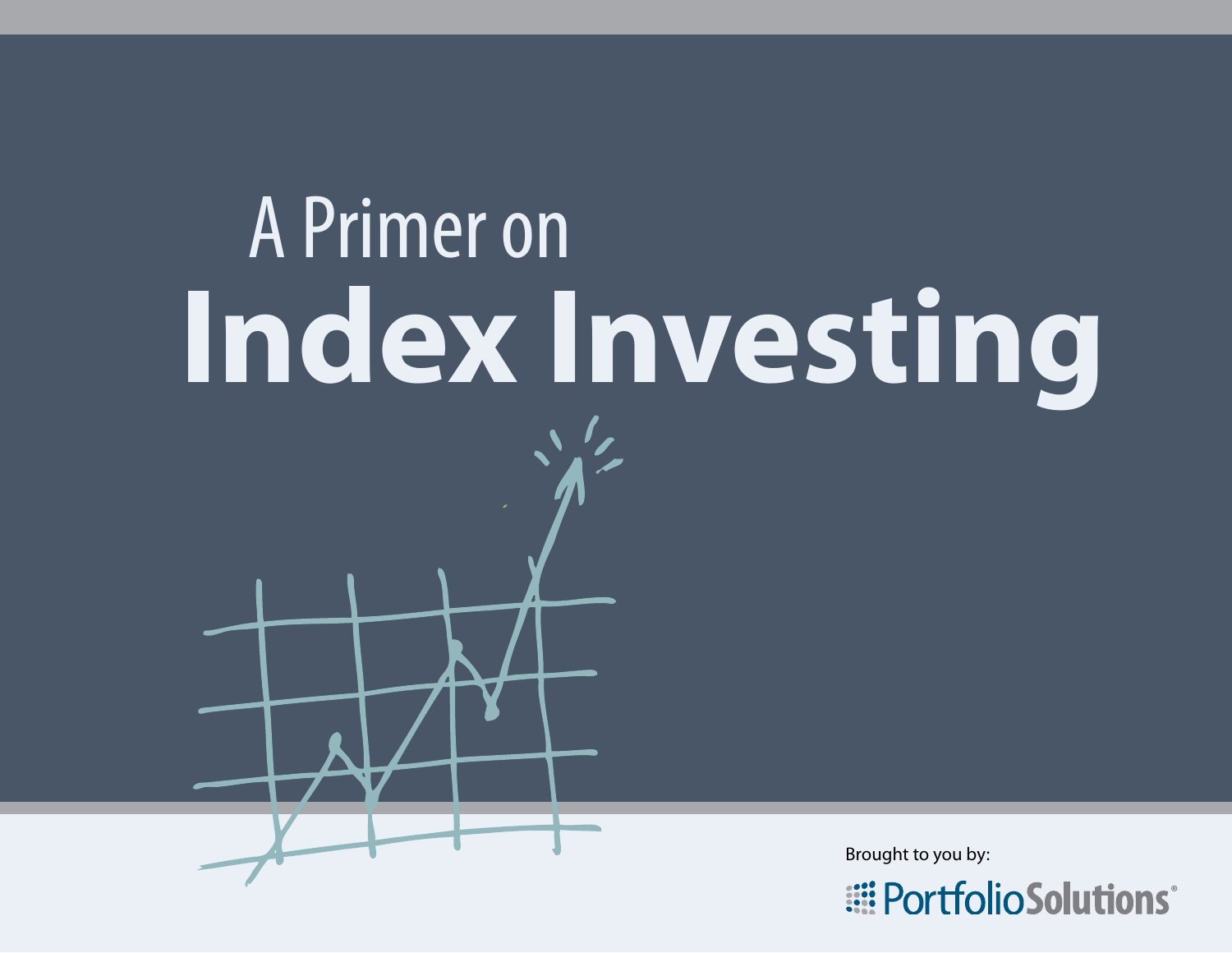## **Table of Contents**

| Chapter 2: A Brief History of Index Funds5 |
|--------------------------------------------|
|                                            |
| John Bogle starts an index fund in 1976  6 |
|                                            |
|                                            |
|                                            |
|                                            |
|                                            |
|                                            |
| Chapter 4: Why Indexing Works  13          |
| The two-part philosophy of active funds 14 |
|                                            |

| Chapter 5: Understanding Why Costs Matter  19         |  |
|-------------------------------------------------------|--|
| Why active funds costs more 20                        |  |
| How management and fund expenses                      |  |
|                                                       |  |
| <b>Chapter 6: To Be Advised or Not to Be Advised?</b> |  |
|                                                       |  |
|                                                       |  |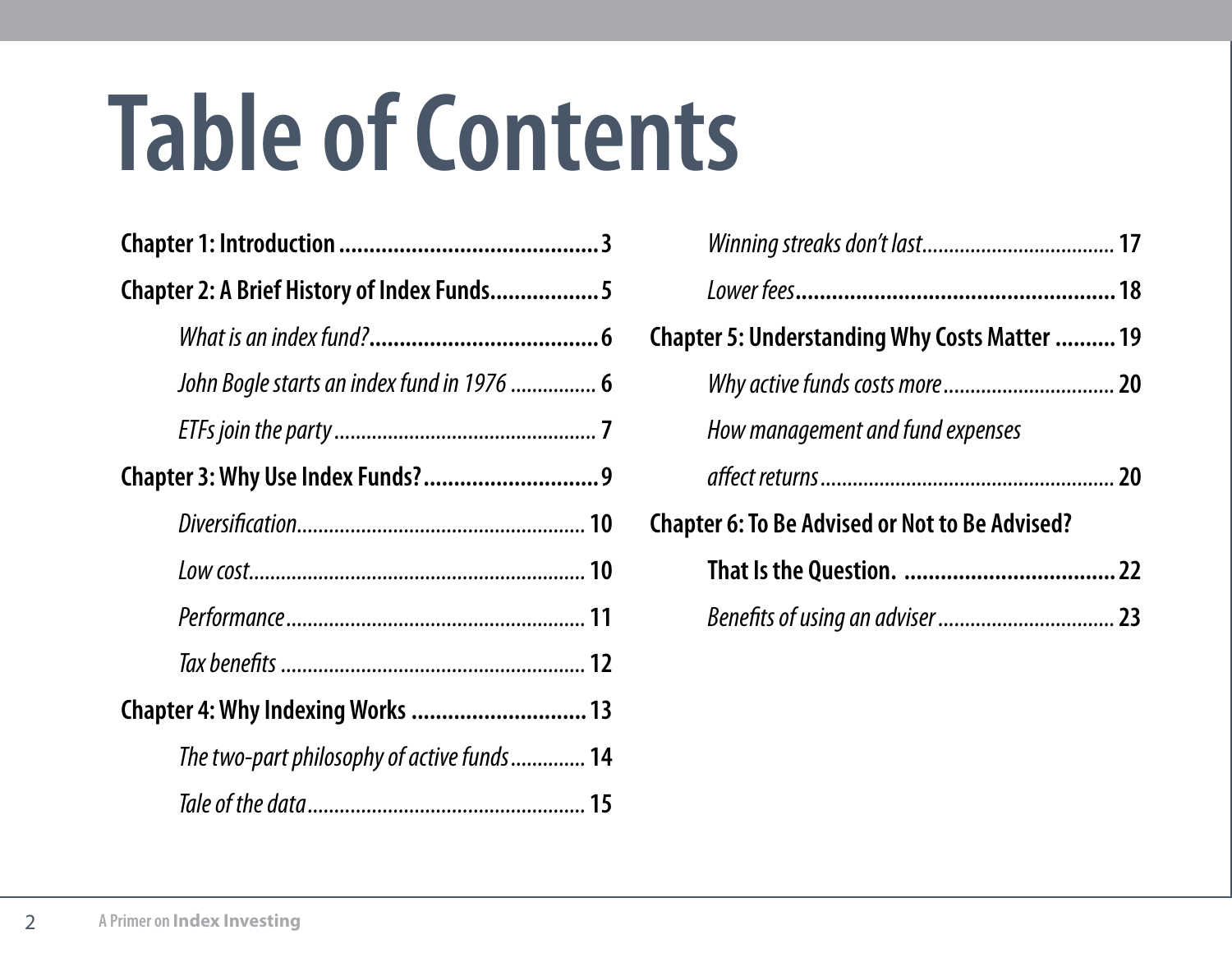## Chapter 1: **Introduction**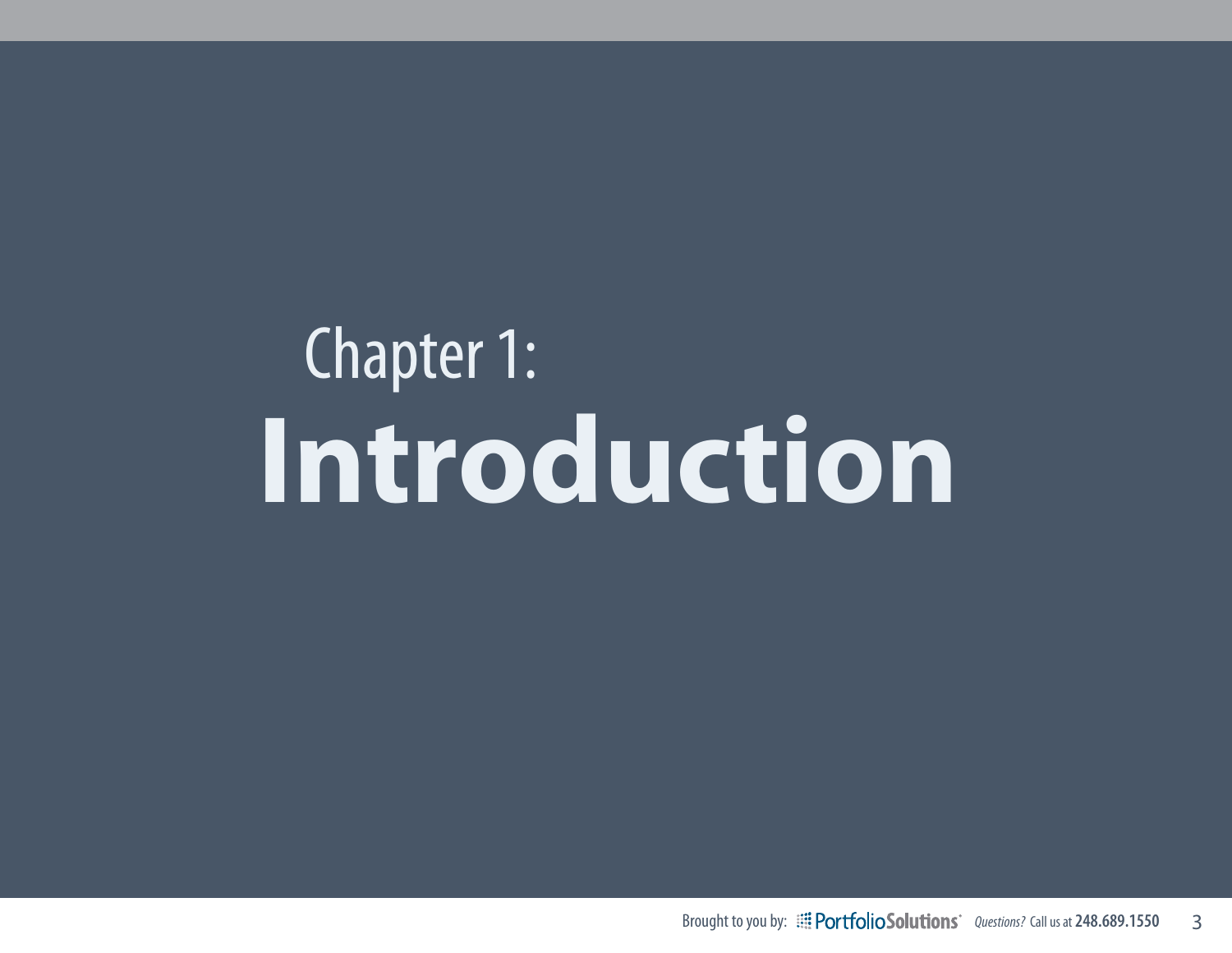## **Introduction**

It was the best of times, it was the worst of times, it was the age of quantitative easing, it was the age of high commissions. In short (to paraphrase Charles Dickens), the current period's investors, like in periods past, face a conflicting financial world. Markets move in unexpected directions, the global economy is stagnant, political issuwa restrain Washington and interest rates may go up – unless, of course, they go down. Investors must navigate a kind of financial dystopia fit for literature. That's why many are taking on the challenge to find a new investment strategy for these times, and for the future. Learning the sensible principles of index fund investing can help today's investors discover just what they're looking for.

Index funds can increase the probability of achieving your financial goals. They are low-cost mutual funds designed to replicate an entire market and match its returns as if you owned each individual security. Investors can attempt to beat the market, but that is akin to trying to predict the future – with high odds of failure on top of high costs. This e-book explains how index funds work and how they are helping a new generation of investors plan to reach their goals, all which is based on, well, real academic literature.

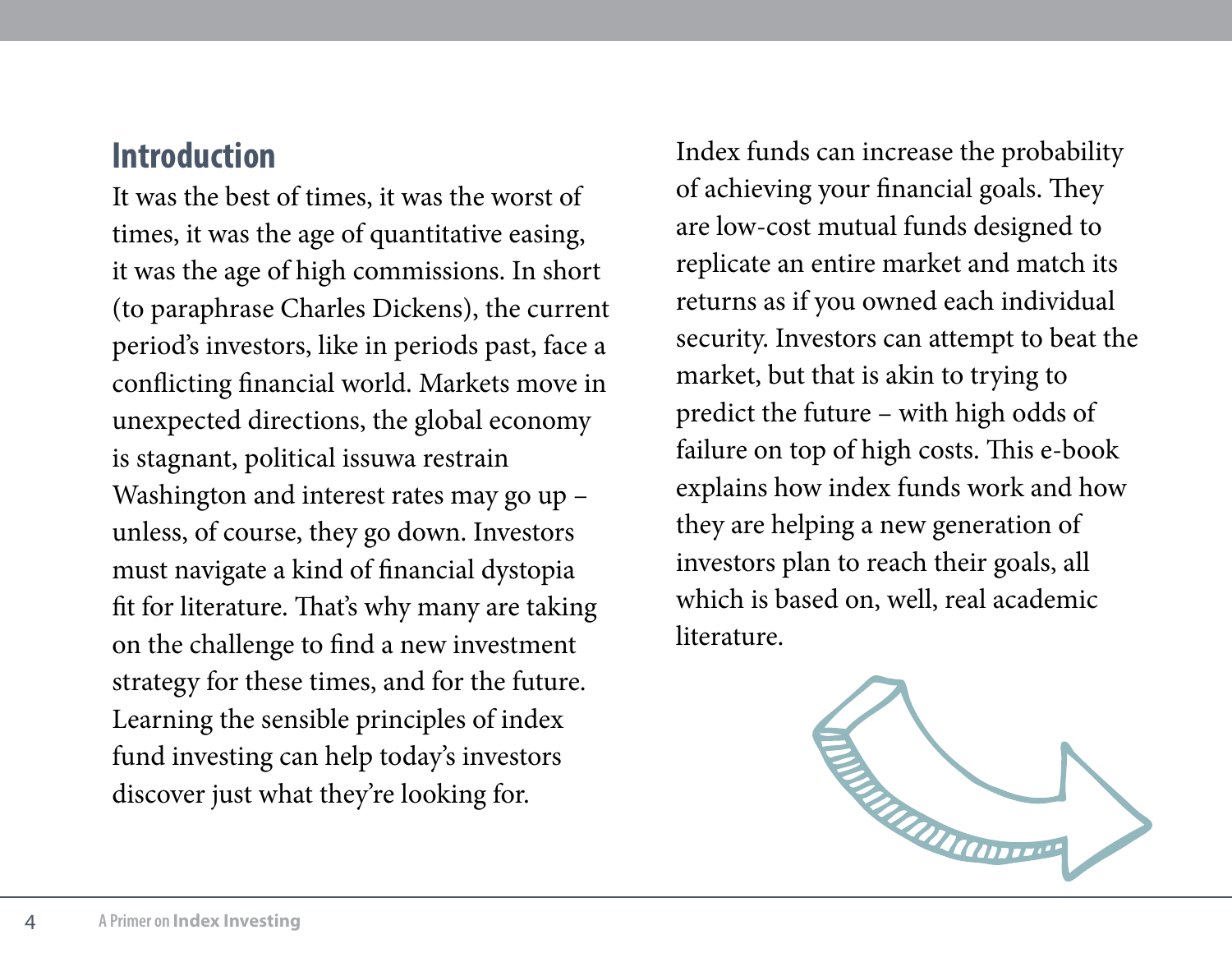## Chapter 2: **A Brief History of Index Funds**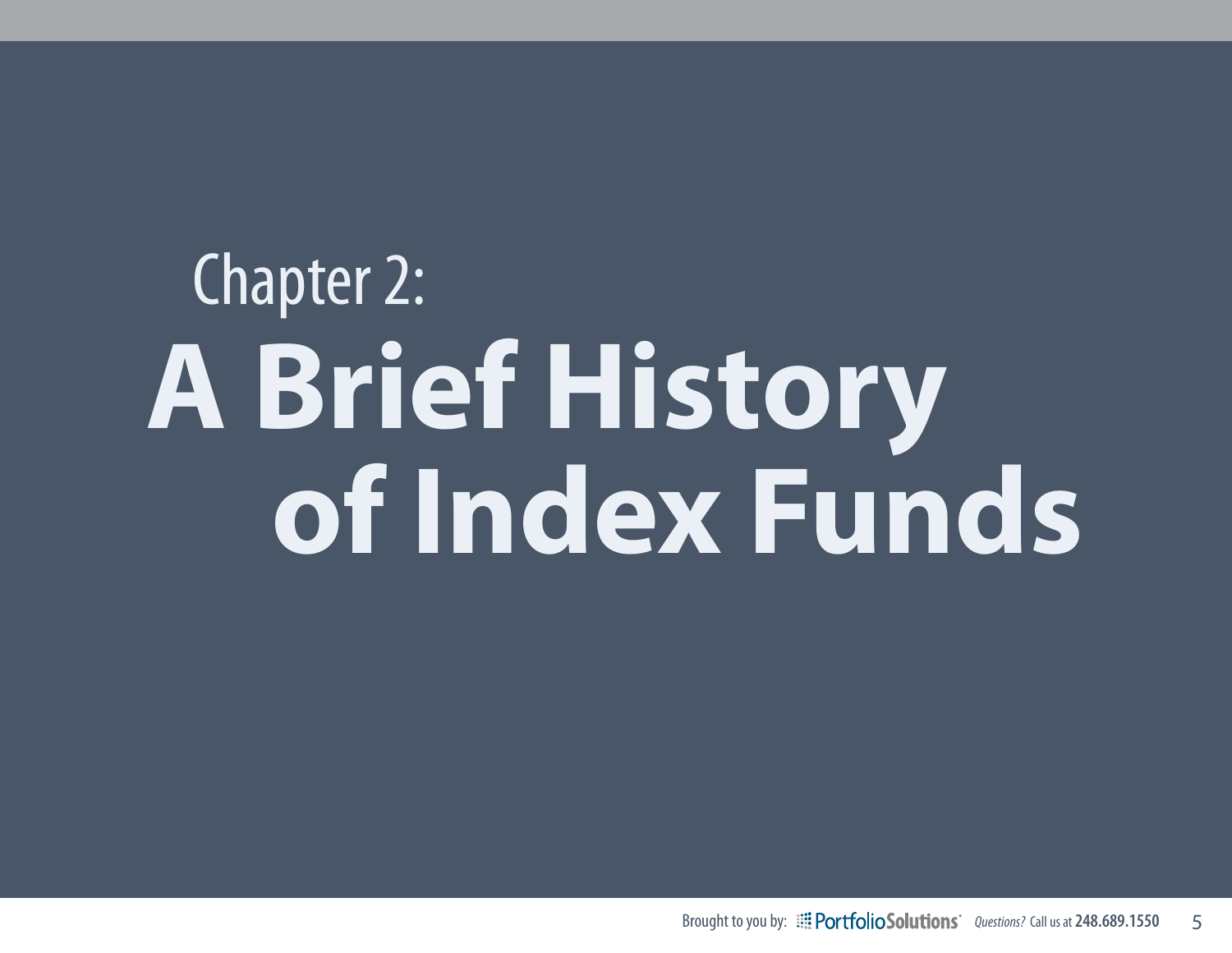## **A Brief History of Index Funds**

Index funds have been around for nearly 40 years. Yet, just in the past decade have they gained wide popularity. According to the Investment Company Institute (ICI) 2014 Fact Book, 30% of households that owned mutual funds owned at least one index fund in 2013. This is likely due to frustration over higher fees charged by other mutual funds and an increase in risk-aversion after the 2009 financial crisis.

#### **What is an index fund?**

Index funds are based on the concept that, over the long term, no one can accurately predict the future in order to achieve greater returns than the market. Therefore, each index fund attempts to mimic, as closely as possible, the structure of a

particular market benchmark, such as the S&P 500, to earn a return equal to that benchmark, less a small management fee.

### **John Bogle starts an index fund in 1976**

The first publicly available index fund was launched by the Vanguard Group in 1976. Aptly named the First Index Investment Trust, the fund received a tepid response. In its early days, the fund was a "load fund" sold exclusively through

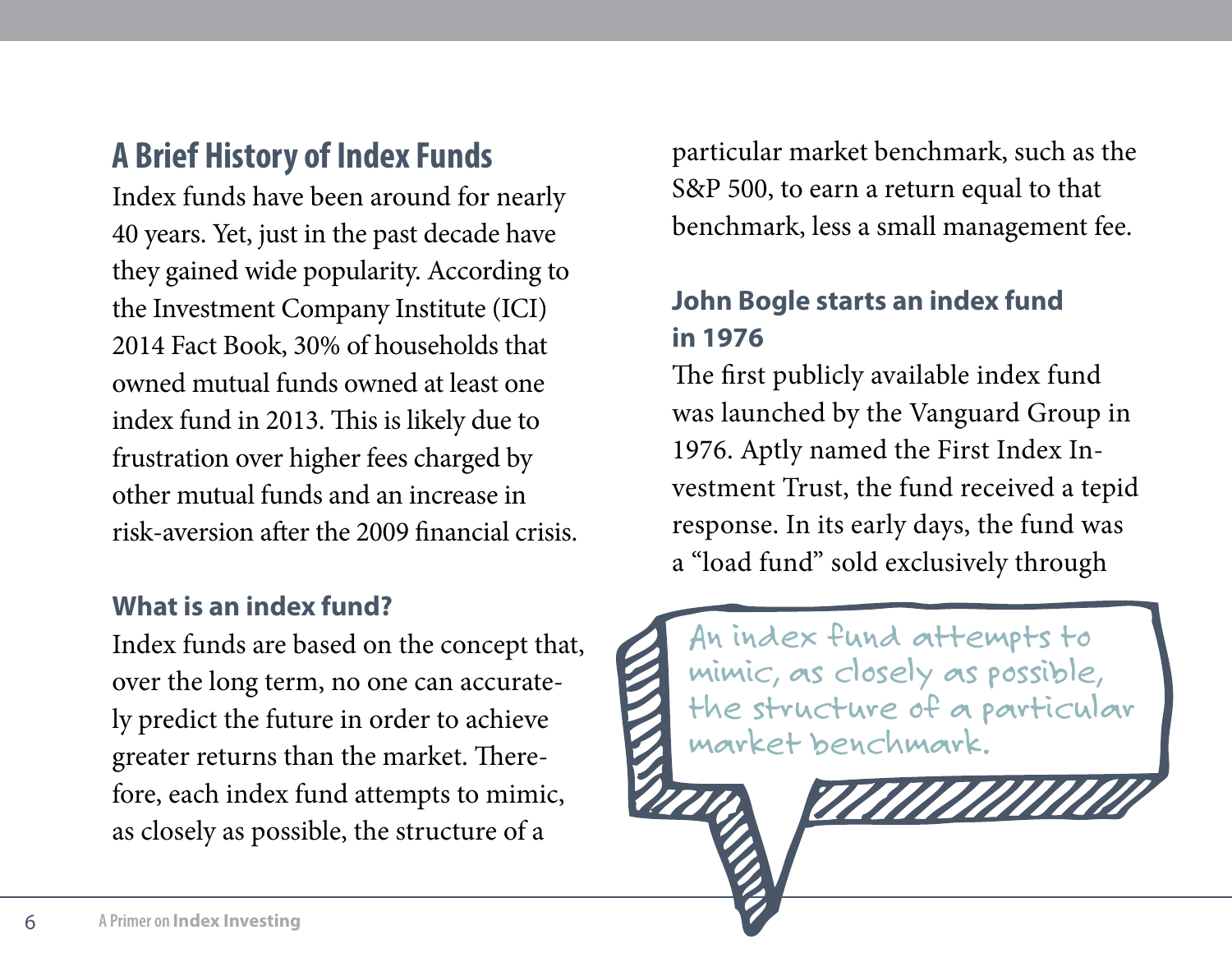brokers. Since its commission was lower than the standard commission rates at the time, few brokers were interested.

The brainchild behind the index fund was John Bogle, founder of Vanguard. For his idea, he was initially ridiculed by the fund industry – maybe out of ignorance or self-preservation – with some critics sardonically calling it "Bogle's Folly." One competitor went so far as to create a well-circulated propaganda poster featuring the likeness of Uncle Sam with the slogan: "Help Stamp Out Index Funds – Index Funds Are Un-American!"

In 1977, Vanguard ditched the brokerage-firm distribution model and began selling the fund directly to the public without commissions. Designed to track the S&P 500, the

fund was also renamed to the Vanguard 500 Index Fund. However, gathering assets in the fund remained difficult because the concept was still new to the marketplace and advertising space was expensive.

It took nearly 14 years for Vanguard to gather their first \$1 billion in indexed assets. Today, Vanguard is the largest provider of low-cost index funds and ETFs, with more than \$1 trillion in index assets. Apparently, index funds are very American.

#### **ETFs join the party**

Exchanged-traded funds are another type of low-cost investment vehicle that index investors use to get broad exposure to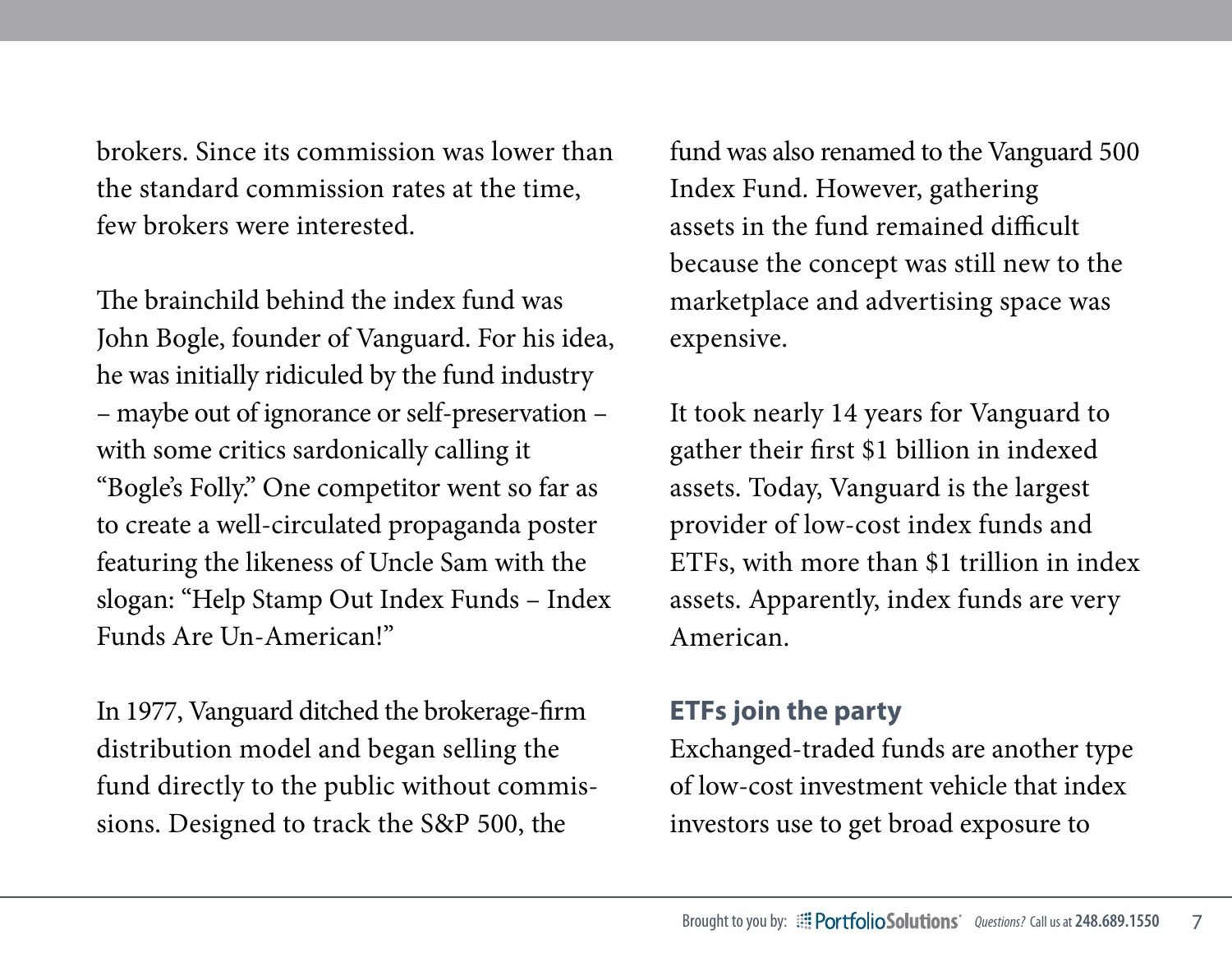various asset classes in their portfolios. They exploded on the investment scene in 1993 and have been growing in popularity ever since. ETFs were created to meet investor demand to buy and trade index funds with greater efficiency and even lower cost.

The mechanics behind an ETF are relatively simple. ETFs, like mutual funds, represent a basket of securities that investors buy and sell. While mutual funds are priced at the close of the trading day based on the net asset value (NAV) of their underlying securities, ETFs are priced throughout the trading day. This unique characteristic gives ETF investors more flexibility to rapidly buy and sell shares.

ETFs can have drawbacks. The ease with which they are traded may tempt some investors to trade too frequently, driving up commission costs. Also, ETF investors need to understand the difference between bid and ask prices so they do not mistakenly buy high and sell low.

Nevertheless, the benefits of ETFs in a portfolio far outweigh their inconveniences: they are flexible, inexpensive and, often, more cost- and tax-efficient than mutual funds.

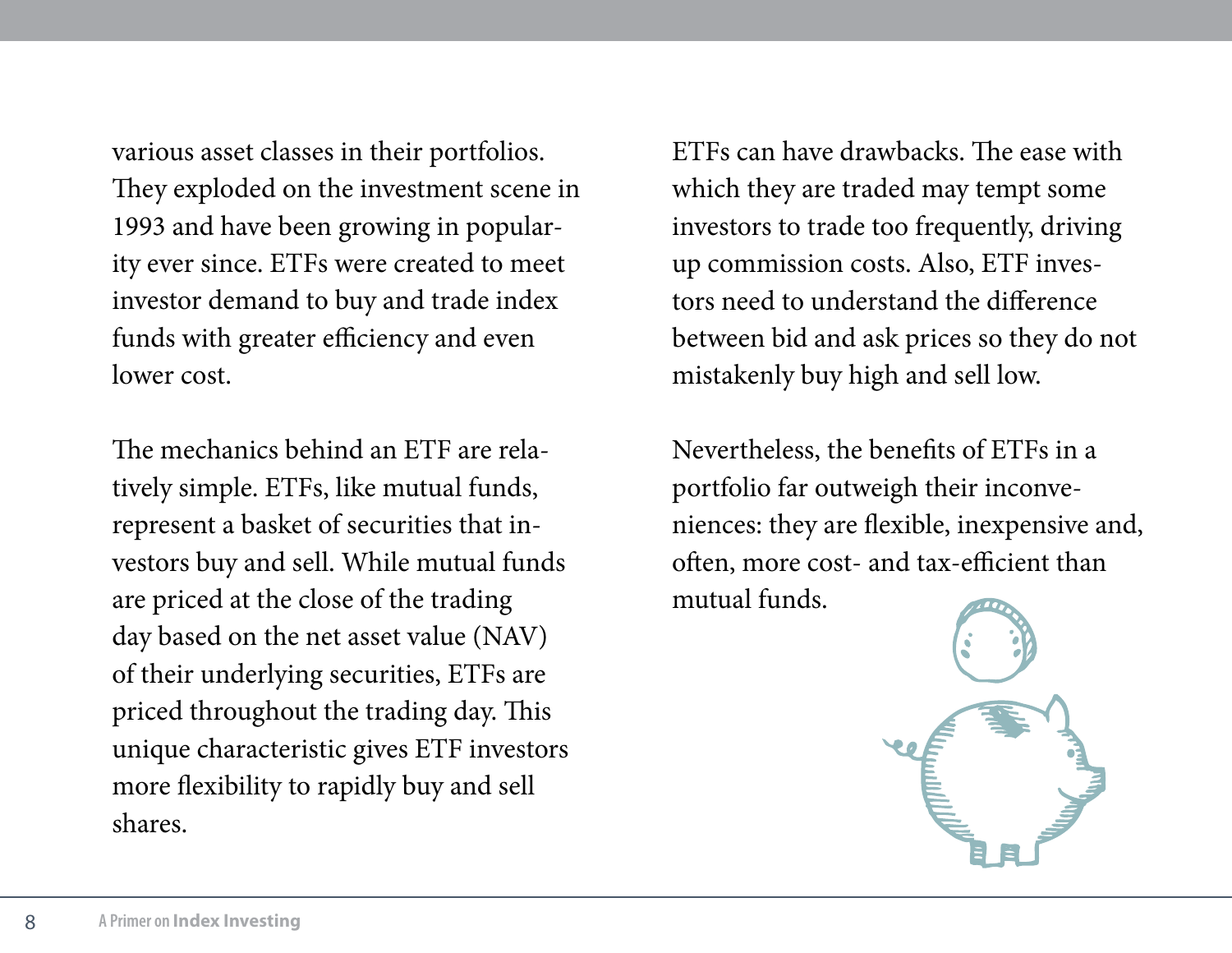## Chapter 3: **Why Use Index Funds?**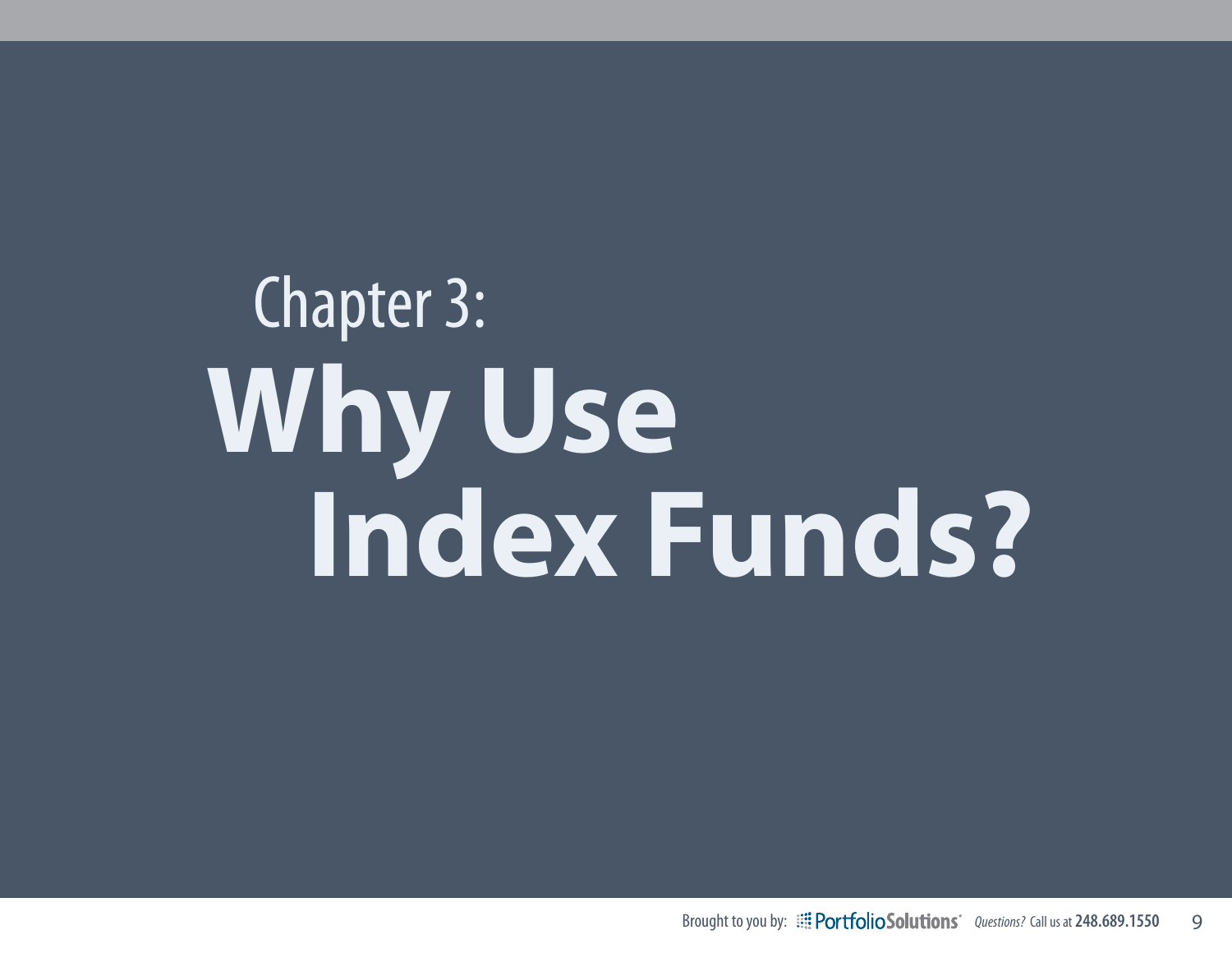## **Why Use Index Funds?**

## **1**

### **Diversification**

A common principle of investing is that diversification – holding multiple asset classes – can reduce portfolio risk. Nobel Prize-winning economists, such as William F. Sharpe and Merton Miller, have long argued that a portfolio that holds all of the securities in a market will have the least amount of risk and most efficient performance. Index funds by design tend to be highly diversified as they try to closely imitate an entire market's makeup. Therefore, if a held company goes bankrupt, a well-diversified index fund will be less negatively affected than an active fund that holds fewer securities.

## **2**

### **Low cost**

Cost is a major factor in fund performance. After all, what good is beating the market when expenses turn those positive returns negative? Index funds have significantly lower costs than active funds. In a Vanguard study, "The Case for Index-Fund Investing," cost is a primary reason why index funds, on average, outperform active funds over time. In 2013, according to the ICI, the average expense ratio for actively managed equity funds was approaching 1.00% points compared to 0.12% for index equity funds. The large disparity in expense ratios between actively managed funds and index funds persisted in bond funds, 0.65% to 0.12%, respectively.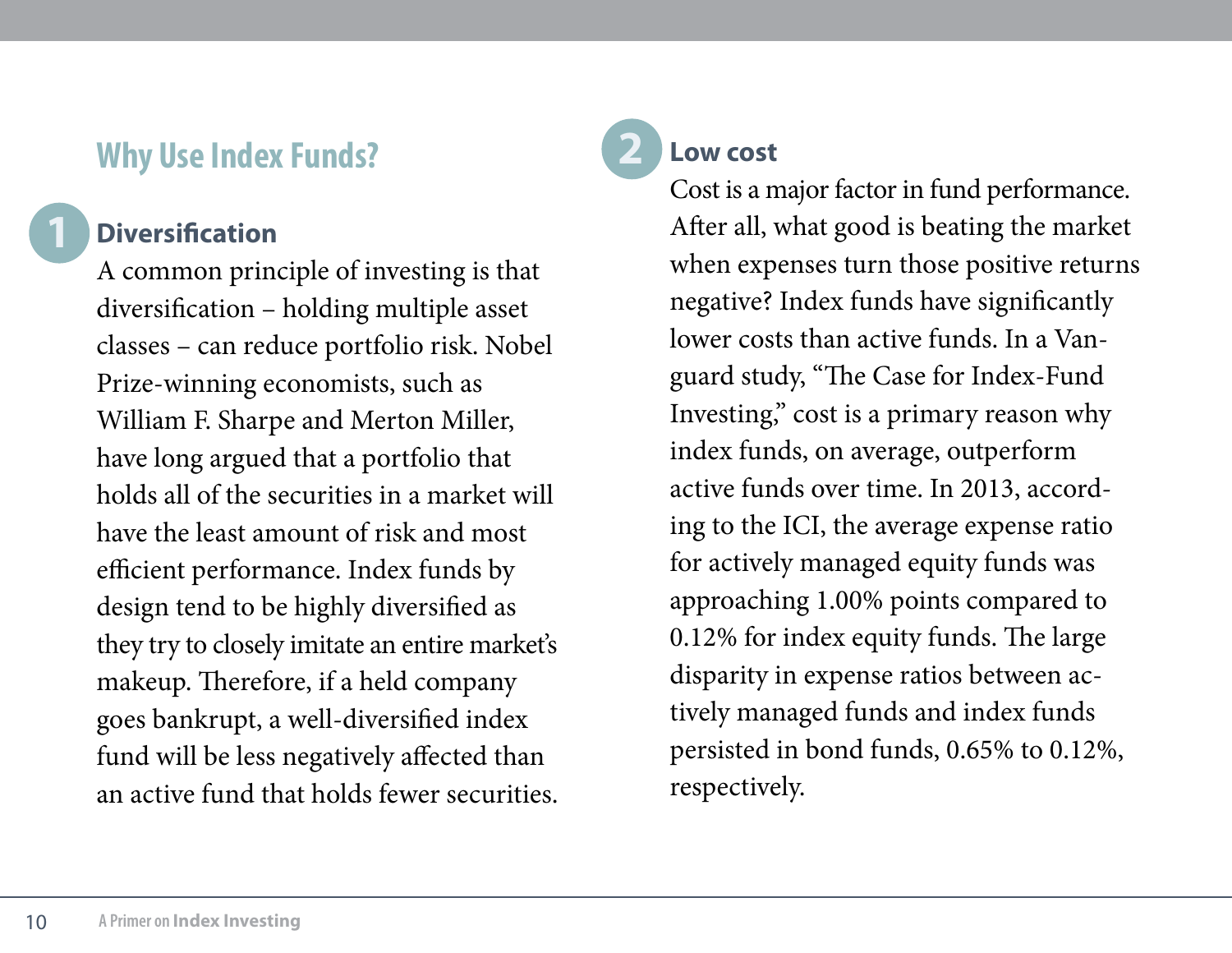This means active fund managers have the unenviable task of covering their additional fees on top of outperforming the market. Good luck. Although some managers are successful for a while, eventually their performance regresses and the high costs bring their returns back down to their average, which historically is less than index funds.



#### **Performance**

Investors benefit from owning one index fund, but not as much as owning multiple index funds with exposure to several asset classes. There are over 1,000 index funds and ETFs available that track several distinct stock and



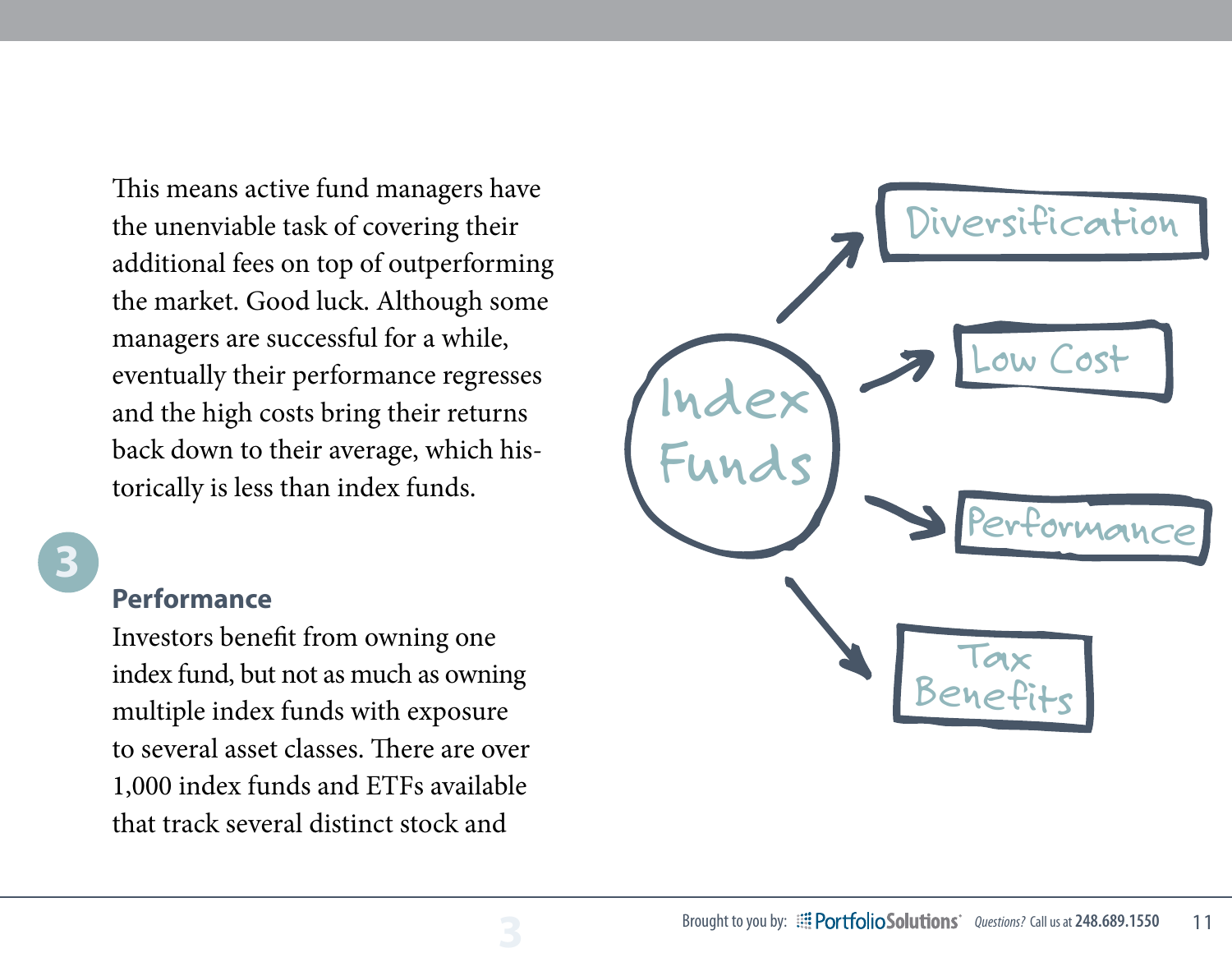bond indexes. And, a portfolio of all index funds held for the long term can increase the probability of an investor meeting his or her investment goals.



#### **Tax benefits**

**4**

Taxes are a frustrating expense on investment gains that is shared by all. But, index funds typically have low turnover – meaning few trades – and, therefore, low capital gains distributions. This can make them highly tax-efficient investments.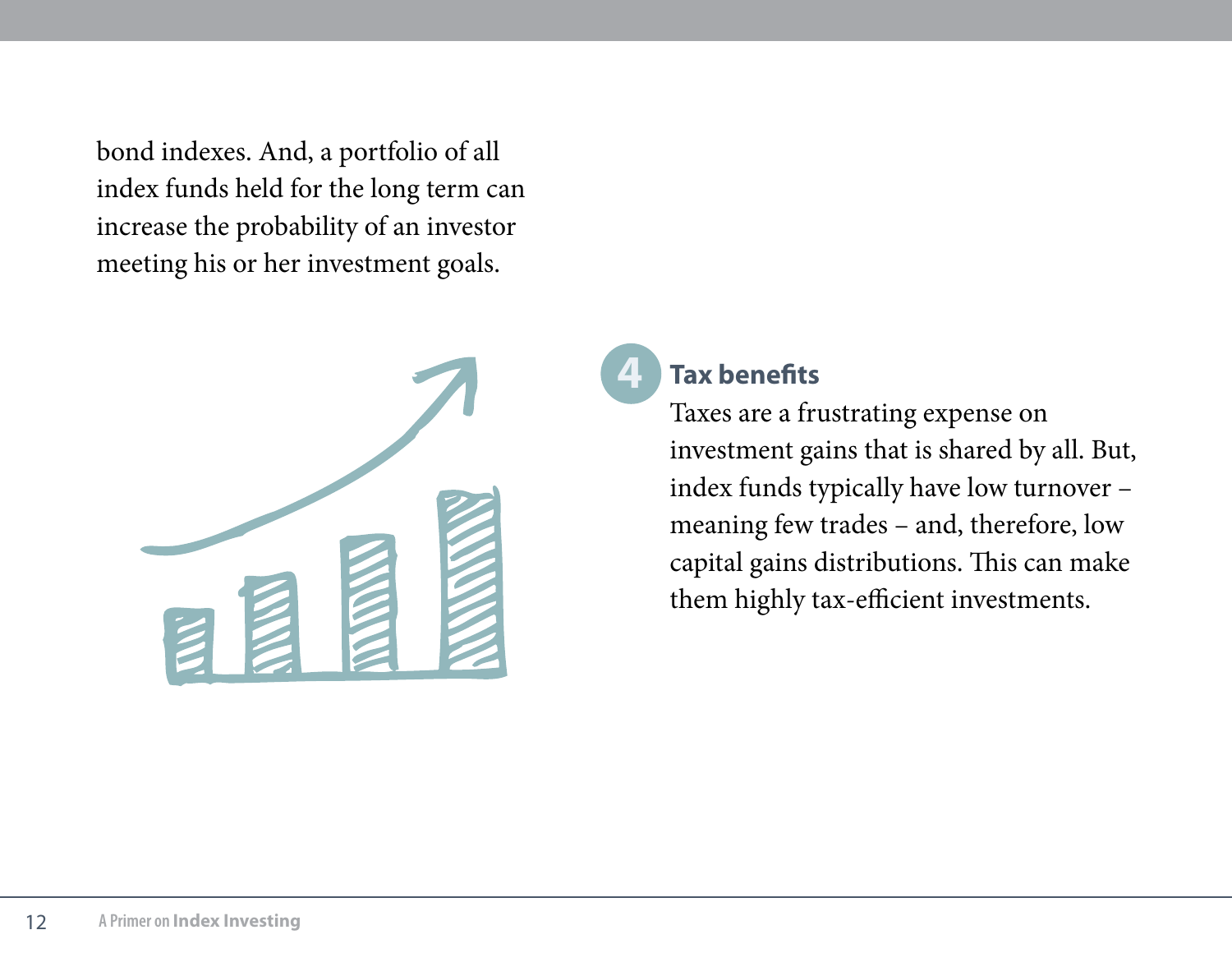## Chapter 4: **Why Indexing Works**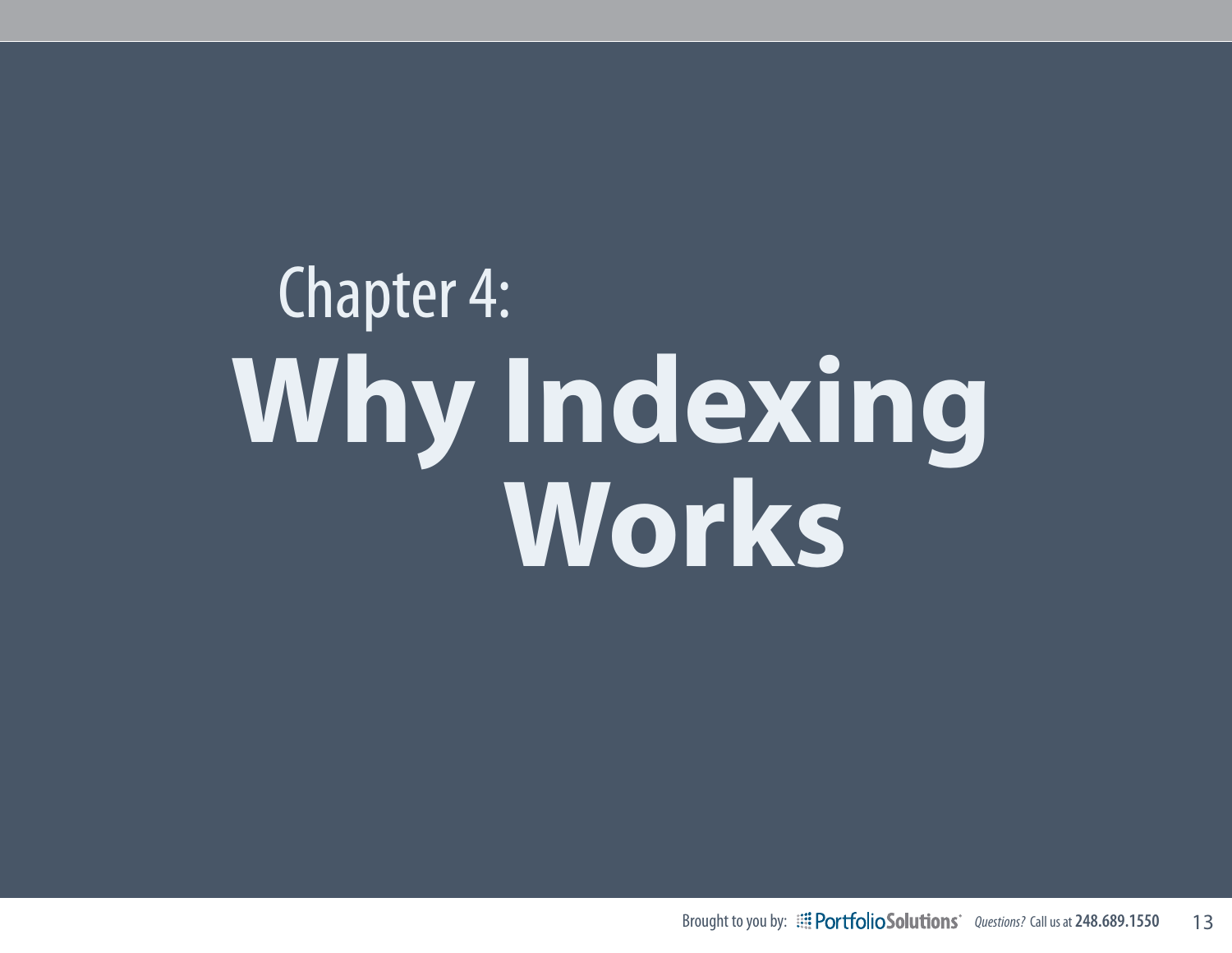## **Why Indexing Works**

### **The two-part philosophy of active funds: market timing and security selection** Active investing is essentially the execution of two time-worn investment tactics: market timing and security selection.

Advisers who create active portfolios for clients disguise the stigma of market timing with flashy titles such as tactical asset allocation, dynamic asset allocation, opportunistic, global macro, risk management and so on. Regardless of name, most market timers like to claim their system really works and protects their portfolio from the risks of the marketplace.

Buying low and selling high – the goal of

market timing – can be very rewarding, which is why the tactic is attractive to investors. The only catch is that to be successful at it investors have to predict the right moment to trade every time – a near impossible long-term achievement. Investors that are wrong can face substantial losses.

Selection of securities is another active investing tactic with poor odds for longterm success. Investors tend to buy a stock because of recent performance and usually find themselves late to the party, resulting in lower returns. In a study of market data from 2000 to 2012, YiLi Chien, senior economist at the Federal Reserve Bank of St. Louis, found a positive correlation between U.S. stock mutual fund cash flows and previous quarter returns. Chien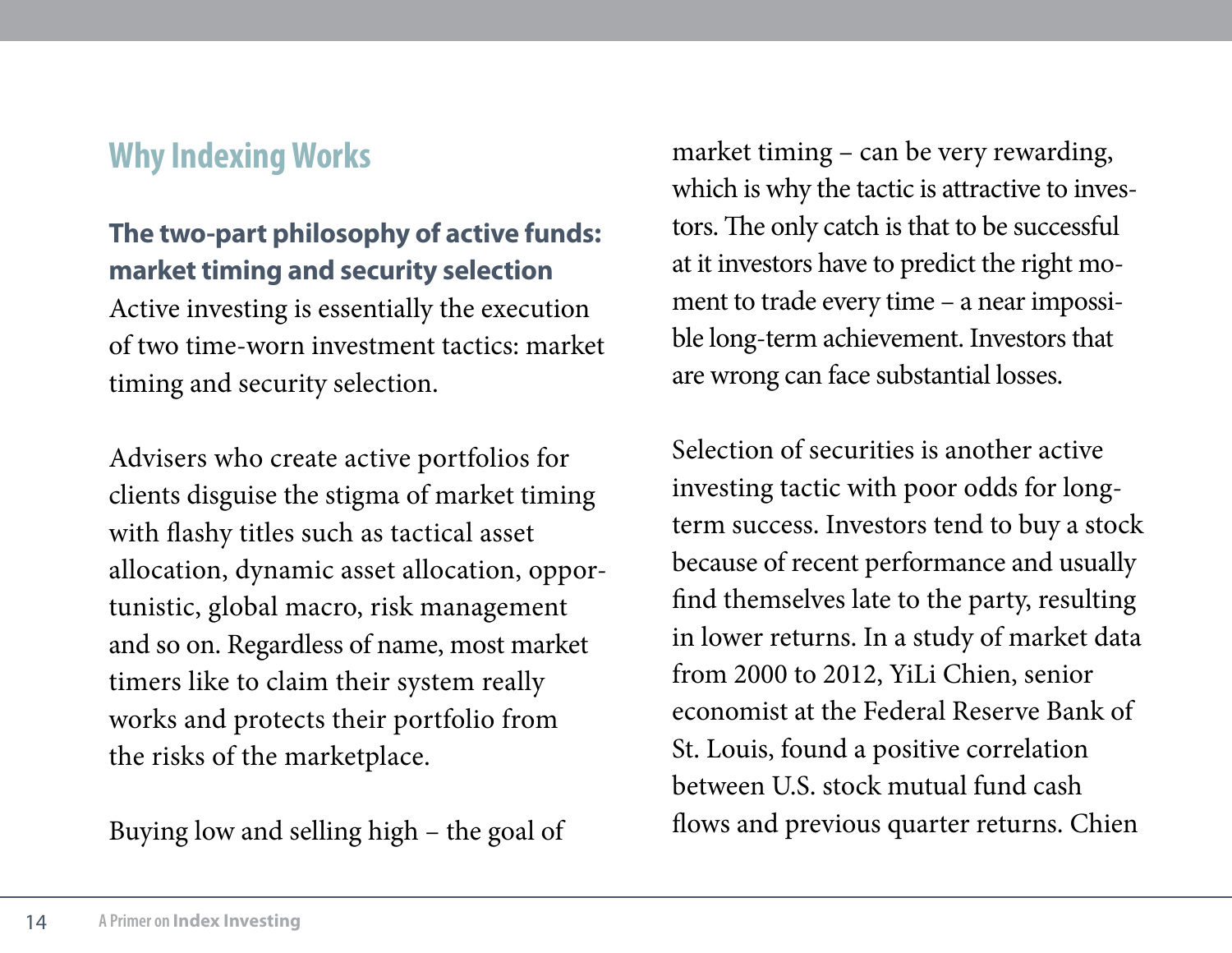then determined that this return-chasing behavior would produce a 3.6% average annual return, 2% lower than the 5.6% average annual return realized by a buy-and-hold strategy during the same period. It is a good idea to invest by the words of wisdom required by the SEC: "Past performance is not an indication of future returns."

A better strategy is building a portfolio with a well-diversified asset allocation, and evidence supports it. Researchers Rober Ibbotson and Paul Kaplan in their study, "Does Asset Allocation Policy Explain 40, 90, or 100 Percent of Performance," show that 90% of the variability of returns over time is attributed to asset allocation.



### **Tale of the data: index fund vs. active fund performance**

Since researchers began studying the factors behind a fund's performance in the 1960s, a variety of published studies show returns in an active fund are not the result of a manager's skill, and that over time, index funds outperform active funds.

For example, Nobel Laureate Eugene Fama and Kenneth French studied the past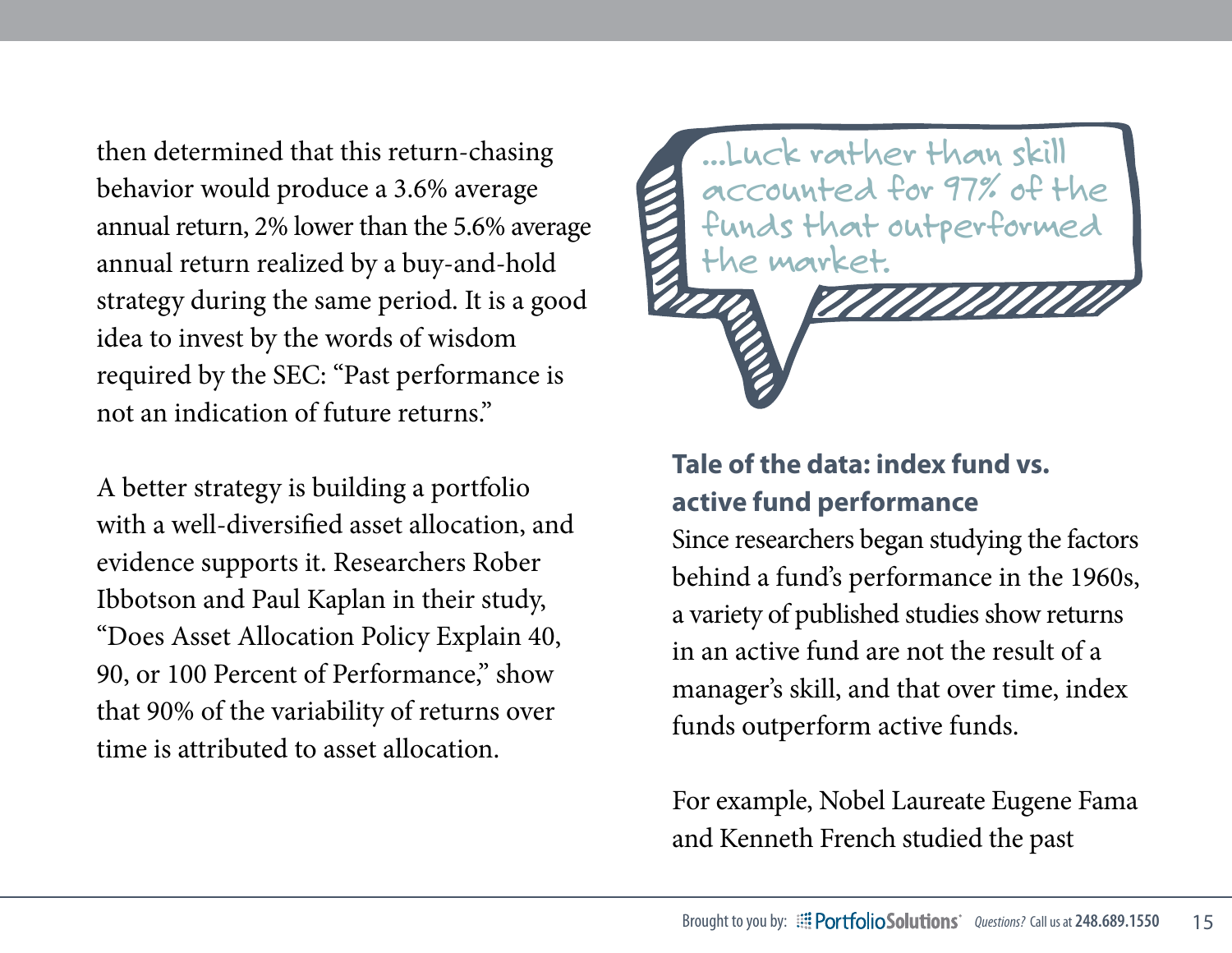performance of actively managed funds invested primarily in U.S. stocks and found that luck rather than skill accounted for the success of 97% of the funds that outperformed the market. Their paper, "Luck versus Skill in the Cross Section of Mutual Fund Returns," concludes that most fund managers lack the ability to produce the risk-adjusted expected returns needed to cover their costs.

The blemishes of active fund performance are even more pronounced when compared to index funds. In the same Vanguard study cited above, more than half of large-cap active funds underperformed low-cost index funds in each 1-, 3-, 5-, 10- and 15-year period.

In addition to being beaten in an analysis of funds in one asset class, active funds also fare

#### **Percentage of active funds underperforming the average return of low-cost index funds**



Notes: The actively managed funds are those listed in the respective Morningstar categories. Index funds are represented by funds with expense ratios of 20 basis points or less as of December 31, 2012. All returns used were for the investor share class. Data reflect periods ended December 31, 2012. Sources: Vanguard and Morningstar, Inc.

16 **A Primer on Index Investing**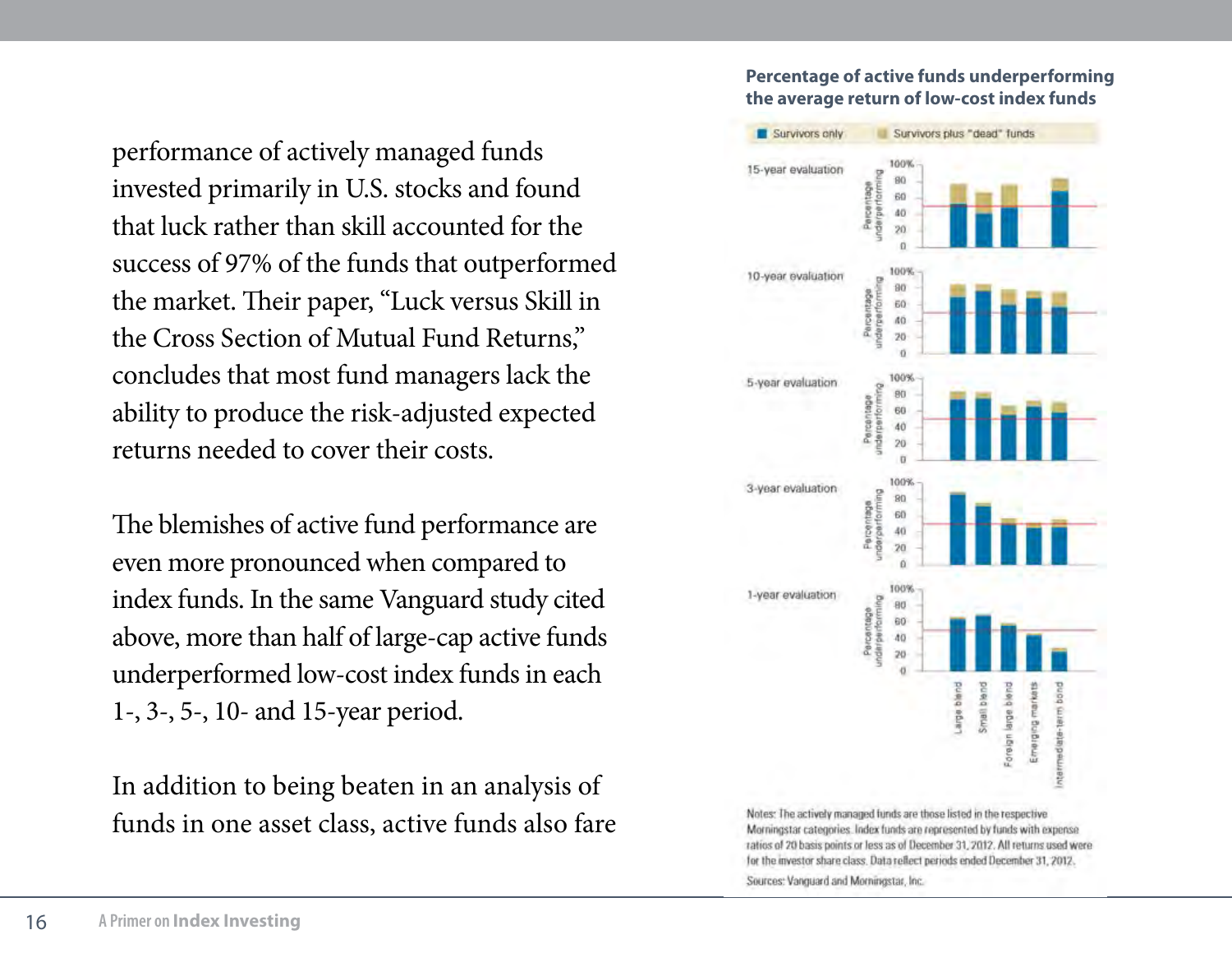poorly when compared to index funds in a portfolio holding multiple funds in different asset classes. This is most significant because, in investing, the return of an entire portfolio is more important than that of just a single fund. Based on the low probability of choosing one winning active fund, the odds are possibly even lower of creating a portfolio with enough winning active funds to make up for the losing funds.

#### **Winning streaks don't last**

During any given quarter some active funds do outperform the market, and on Wall Street, such winning streaks do not go unnoticed. Every better-performing fund gets its 15-minutes of fame, drawing big money-flows from investors and adulation from the media with star ratings. But, winning streaks never last. On top of the low probability of consistently beating the market, a fund's success can also end up damaging its performance. Investors may flock to a winning fund with loads of new money. That increases the fund's asset base, which hinders its ability to match its pervious performance as it can no longer be managed the same way as before. Additionally, transaction costs and management fees rise due to the pressure to keep the streak alive.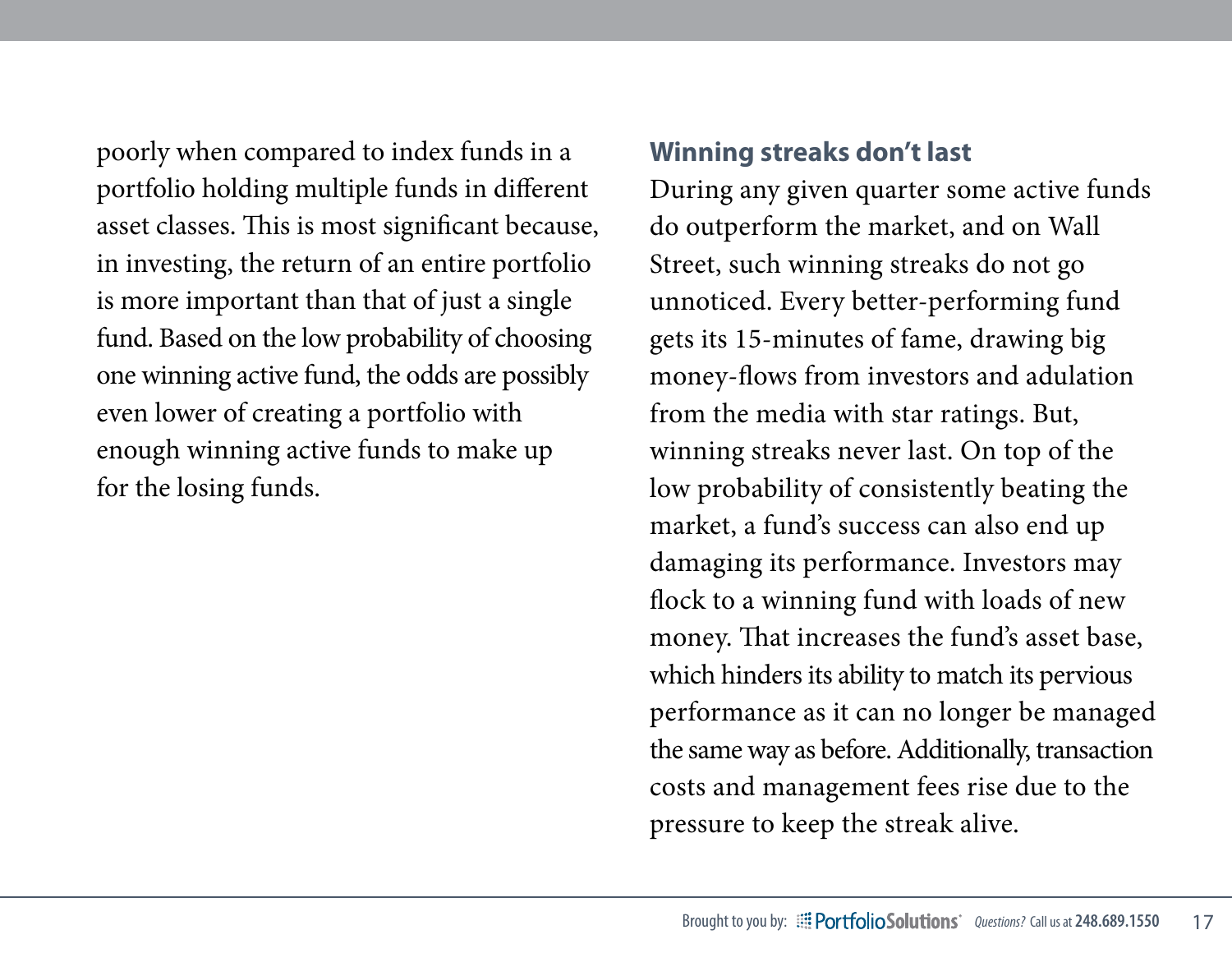When performance suffers, investors (some with lighter wallets than before) inevitably jump off the bandwagon as the streak comes to an end and look for the next fund flavor of the week. Interestingly, their losses provide opportunity for index investors in the form of excess returns. Since index funds are long-term investments, most index investors stay the course by rebalancing their portfolios. Rebalancing returns a portfolio back to its original asset allocation by selling high assets and buying low ones. It is a way to always buy low and sell high as well as benefit from investors unwisely transferring large amounts of wealth to the market's current high-priced, streaking funds.

#### **Lower fees**

Index funds and ETFs generally have low costs and fees, which is a primary reason Vanguard's research has shown low-cost index funds have displayed a greater probability of outperforming higher-cost actively managed funds. The more investors pay for their returns, the lower those returns will be. The management structure of active funds is vastly different than index funds and ETFs, resulting in higher charges to investors. This structure difference is further explained below. Ultimately, fees should be an important factor when investing, even among index funds and ETFs, because of the large role they play in determining performance. Less money going toward fees means more money invested. A penny saved is a penny earned, and a dollar saved in fees could be dollar earned in returns.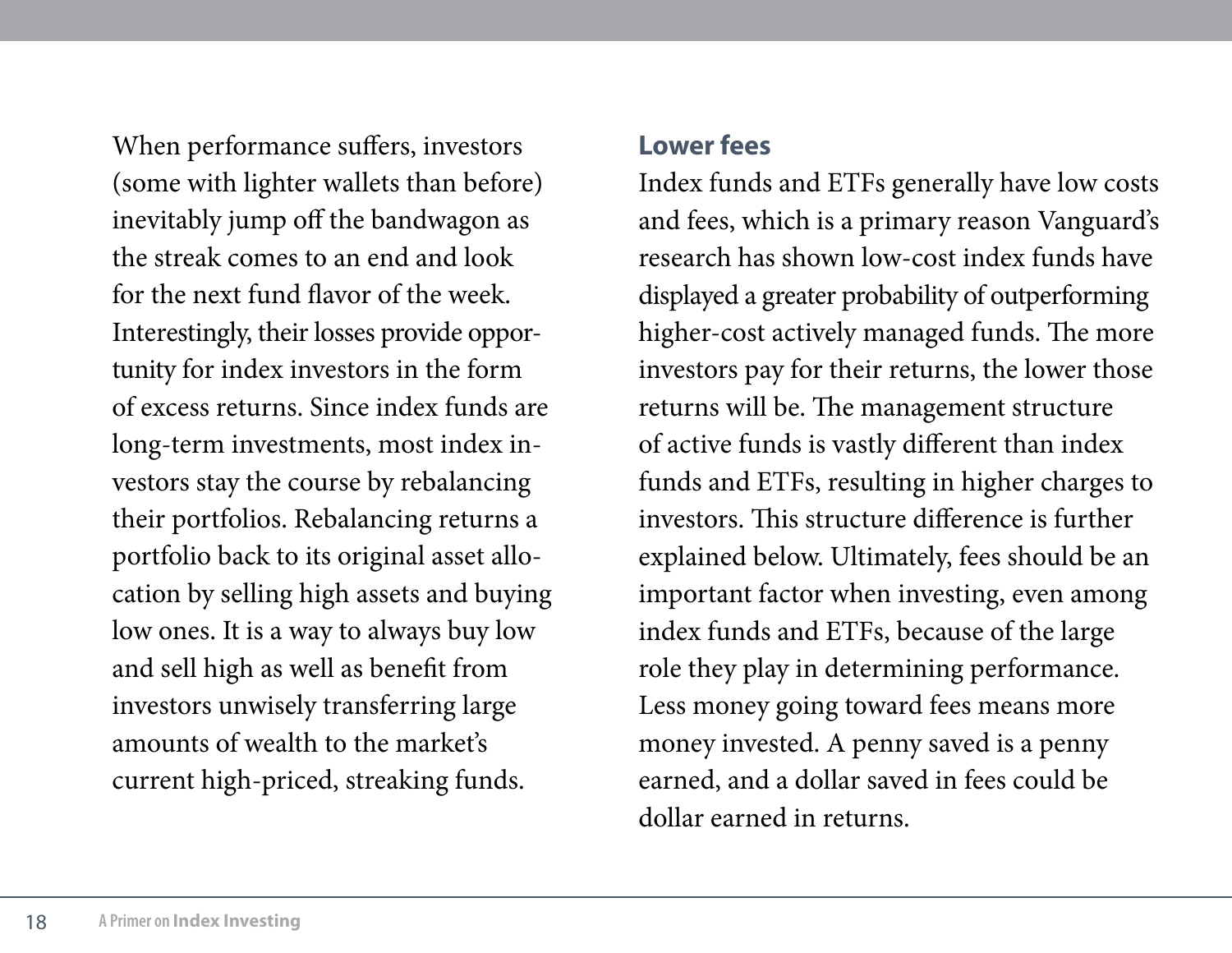# Chapter 5:  **Understanding Why Costs Matter**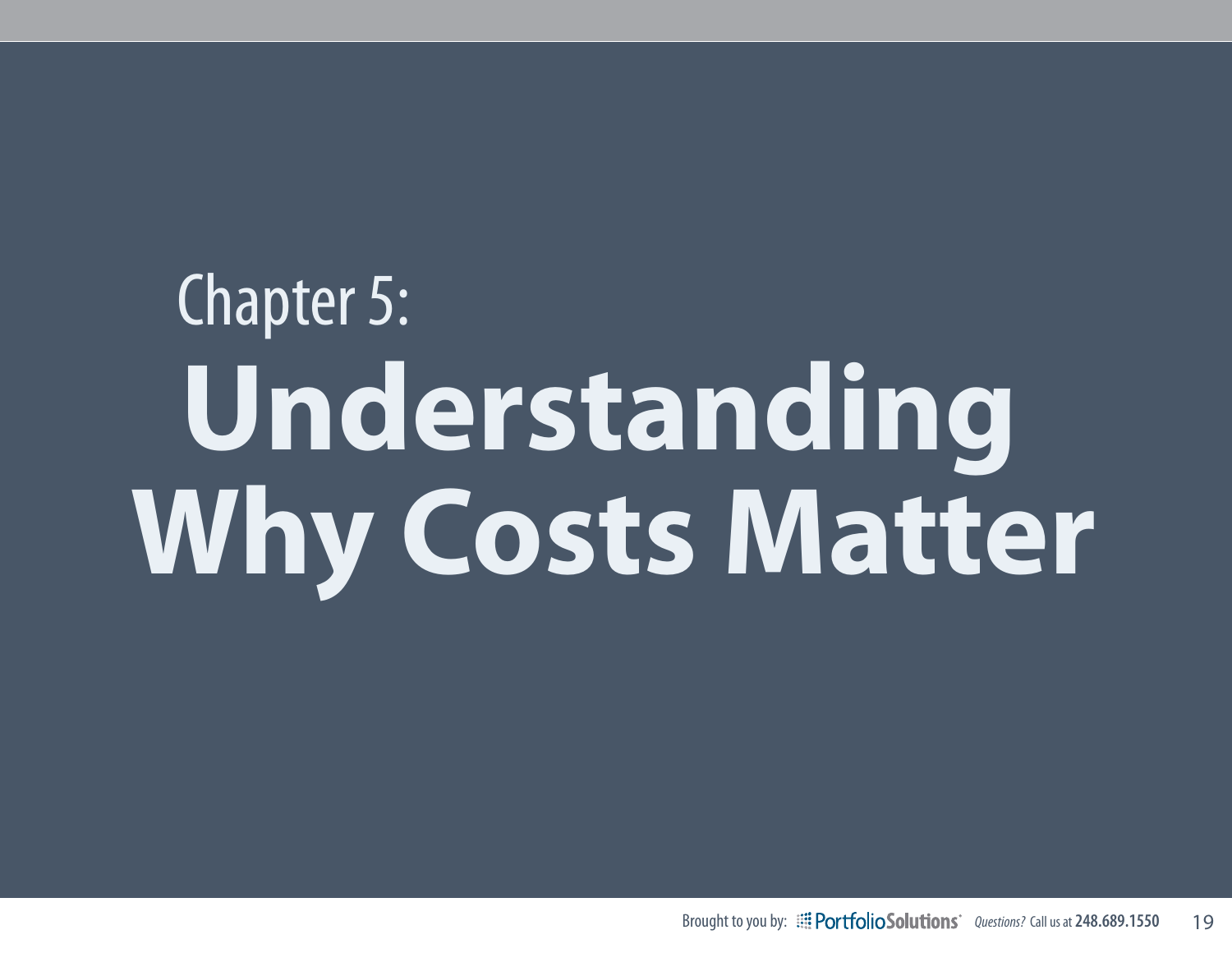## **Understanding Why Costs Matter**

#### **Why active funds cost more**

There are many reasons why active funds cost more than index funds. For one, in their attempt to outperform the market, managers make excessive trades that accumulate turnover costs. The high turnover subsequently produces tax liabilities from capital gains distributions – an additional cost to investors. Additionally, active funds use the services of stock analysts, economists and other finance professionals, who add to management fees. Finally, gaining access to information or initial public offerings cost investors in commissions to brokerage firms.

### **How management and fund expenses affect returns**

Picture a large ship carrying goods across the ocean. As a shipping company, it makes sense to stack as many goods on deck as possible to collect more shipping fees, but eventually the weight is great enough to sink the ship. Management and fund expenses work the same way on returns. See below how costs affect a hypothetical \$100,000 investment over 30 years. The increasing expenses sink returns lower and lower.

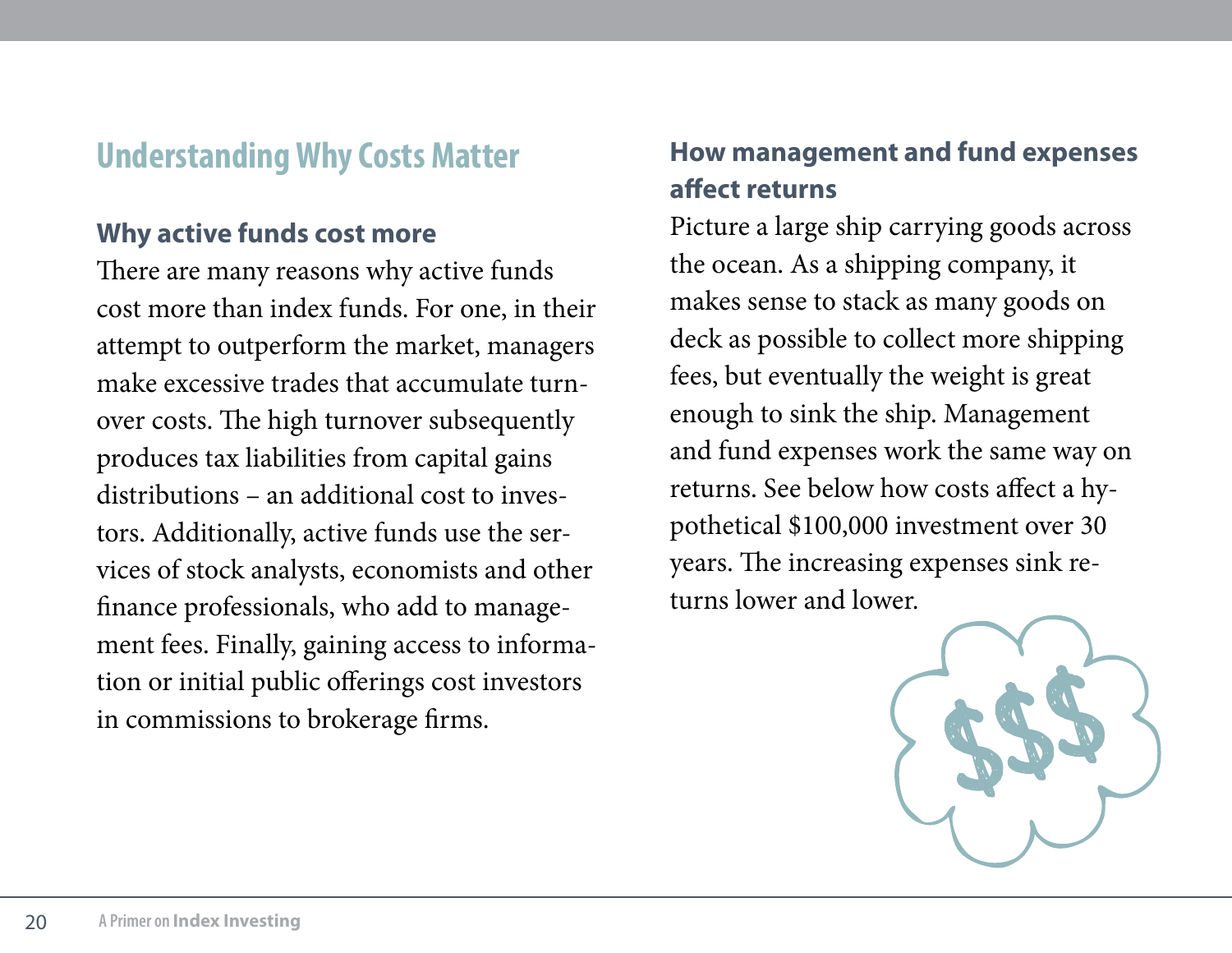#### **Effect on returns from management and fund expenses**

*\$100,000 initial investment: 6% gross return for 30 years, which is reinvested*



Note: The portfolio balances shown are hypothetical and do not reflect any particular investment. The final account balances do not reflect any taxes or penalties that might be due upon distribution. Source: Vanguard.

*Source: Vanguard, "Principles for Investing Success," data ending December 31, 2013*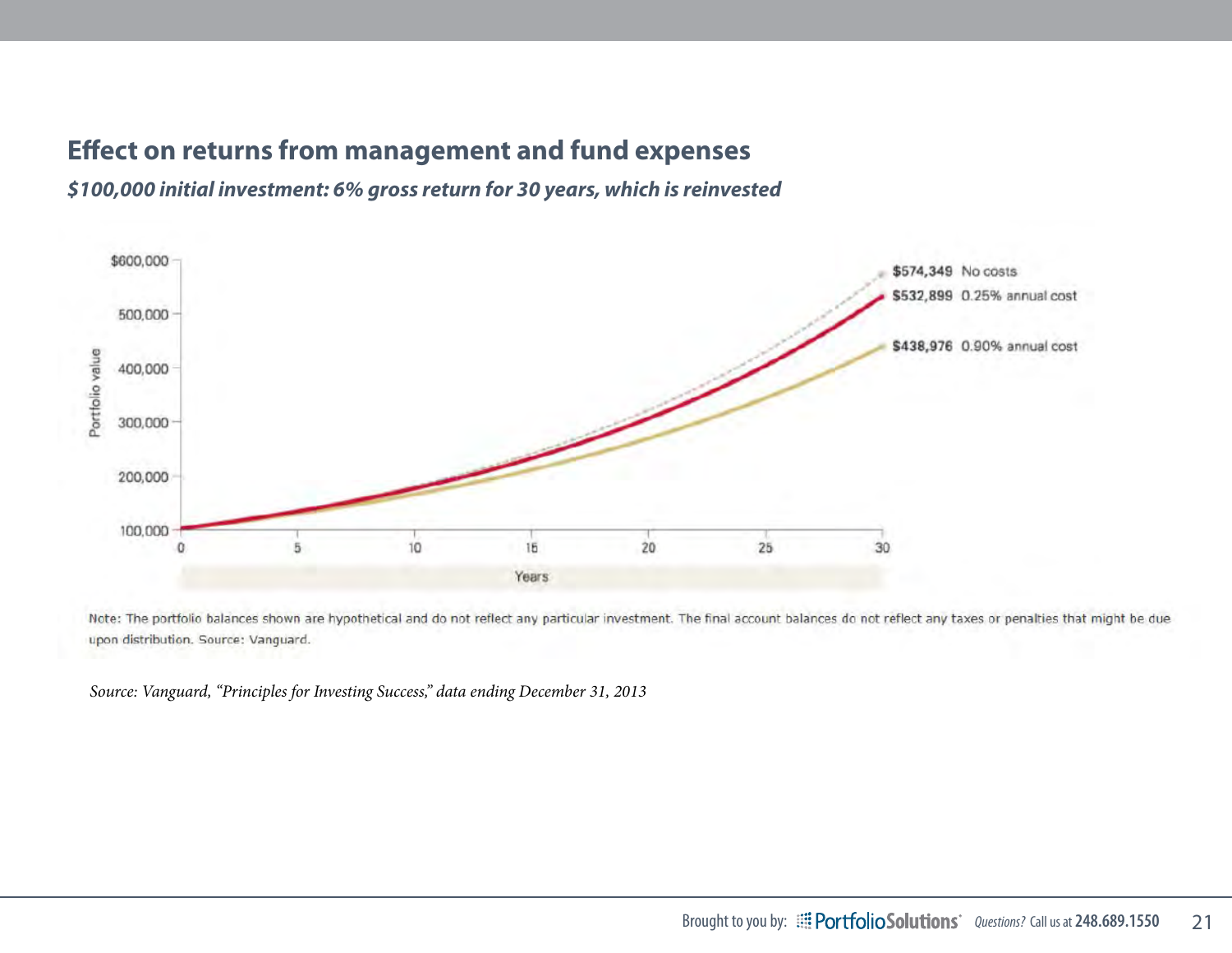## Chapter 6:  **To Be Advised Or Not Be Advised? That Is the Question.**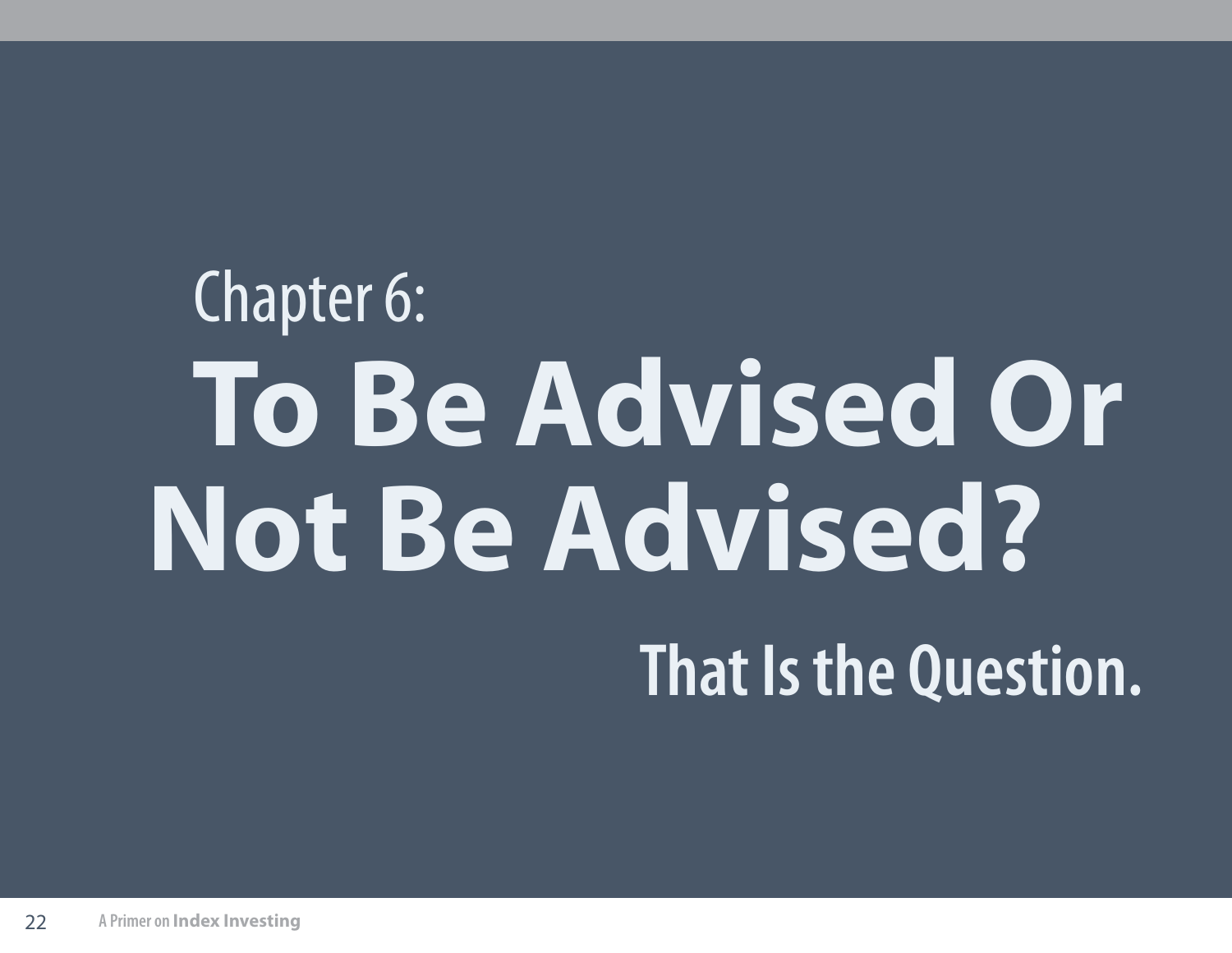

## **To Be Advised or Not to Be Advised? That Is the Question.**

The volume of different investments available motivates many investors to use the services of an investment adviser. While index investing is without many of the complex facets of active investing, building a long-term investment strategy based on personal financial goals can be a challenge. The decision to take the do-it-yourself approach should rest on an investor's knowledge of investing and his or her willingness to dedicate time to manage a portfolio. Meanwhile, investors considering an adviser should thoroughly research fees and disciplinary records.

### **Benefits of using an adviser**

**1**

**Discipline/reassurance.** During market swings, investors typically let emotions get the best of them. This may lead them to panic and abandon their investment plans by making decisions that adversely affect their investments. Advisers can provide a sense of discipline by monitoring an investor's portfolio and acting as a voice of reason to prevent decisions that are too aggressive or even too conservative in relation to their financial goals. And, when an investment adviser invests in index funds instead of active funds that have high turnover, an investor can be reassured that they know what they're getting and what market the fund is actually tracking.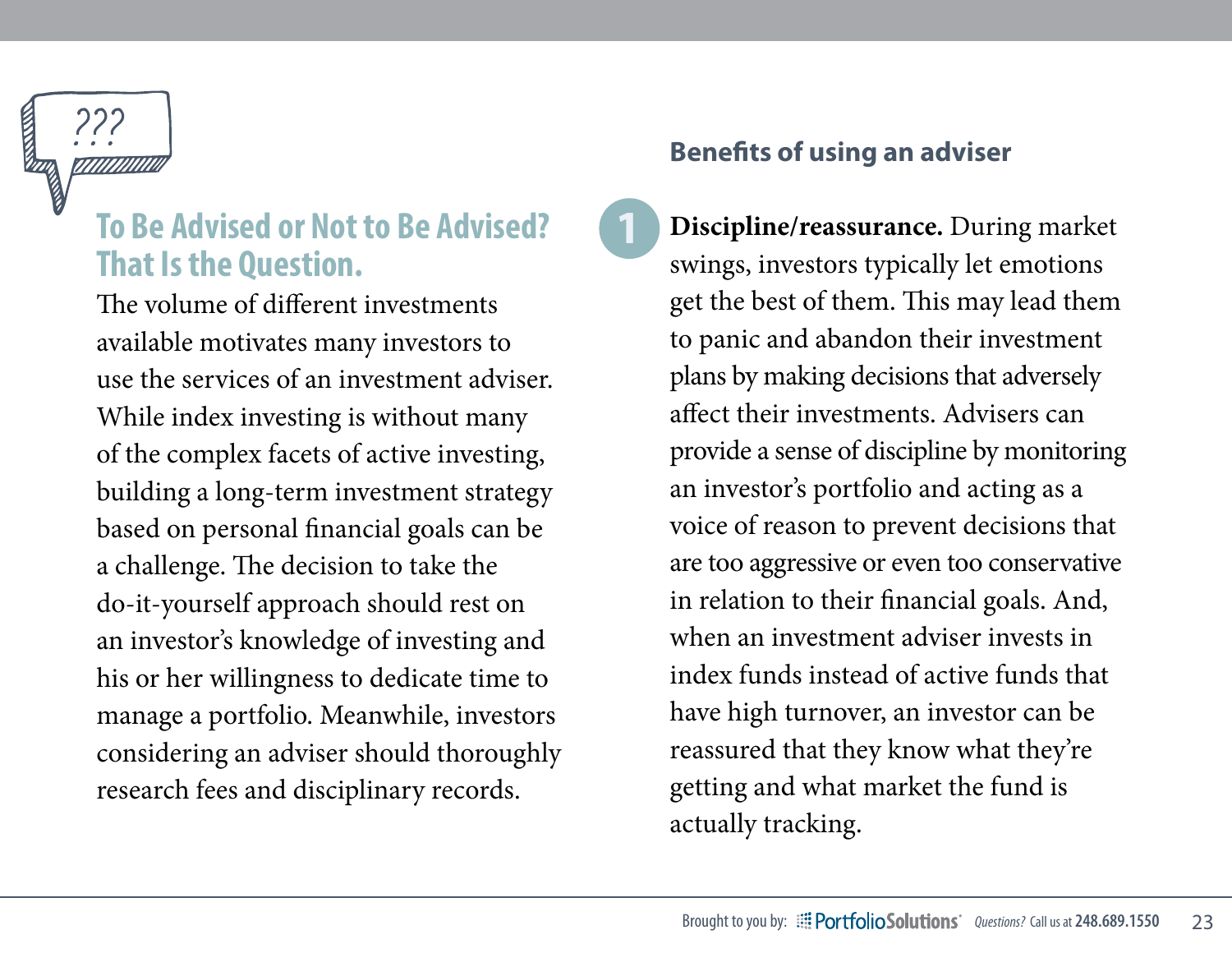**3**

**Strategic expertise.** Which assets and what allocations are appropriate for a portfolio to meet personal financial goals and risk tolerance? Figuring out the answer is easier under the guidance of an adviser. The knowledge of investment advisers, such as asset risk and return characteristics, is beneficial in understanding how to build a portfolio and maintain it throughout changes in the marketplace. Also, advisers can offer various strategies to help investors in ways such as tax reduction or sustainable long-term withdrawal rates.

**Periodic rebalancing.** An essential part of following an investment strategy is rebalancing. Unfortunately, maintaining a steady rebalancing schedule is a

challenge to most individual investors. Advisers can execute periodic portfolio rebalancing to restore an investor's original asset allocation as well as reduce risk accumulated from rising assets.

**4**

**Free time.** Not to be overlooked, investing can be highly time-consuming. With an adviser, investors have help choosing a proper asset allocation and keeping it through thick and thin. This eliminates the time and opportunity cost required to constantly monitor the market and the portfolio's performance while making adjustments accordingly. Simply, with an adviser investors have the time to do and enjoy other things.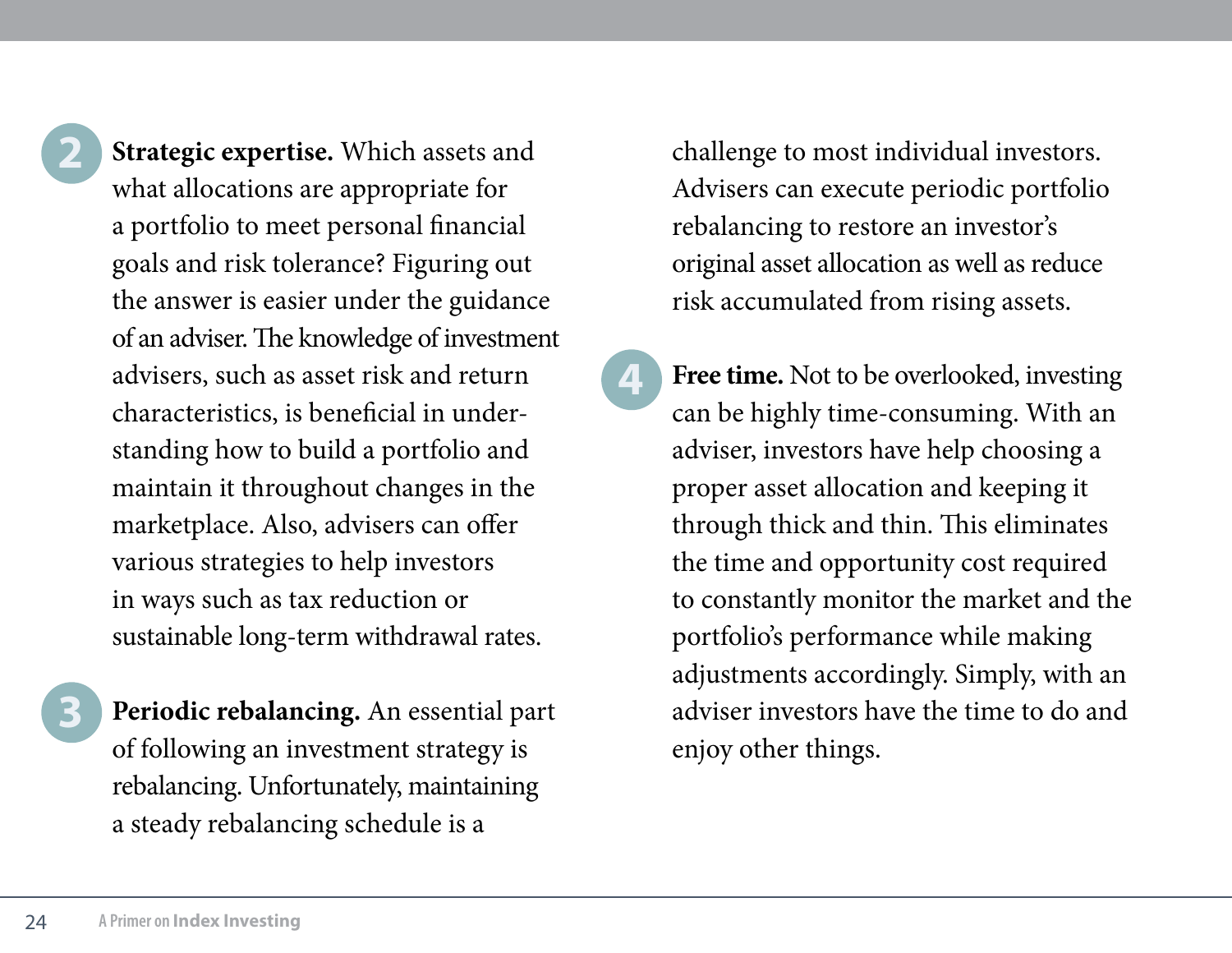Because of low costs, broad diversification and minimal turnover, long-term investors can benefit from holding index funds and ETFs in their portfolios. After choosing to start index investing, an investor should begin learning indexing principles like asset allocation, risk tolerance, rebalancing, and more. Most importantly, an investor has to understand how they all relate to his or her personal financial goals. Staying educated is an ongoing process, and we will continue to provide additional resources to help investors write their investment story.